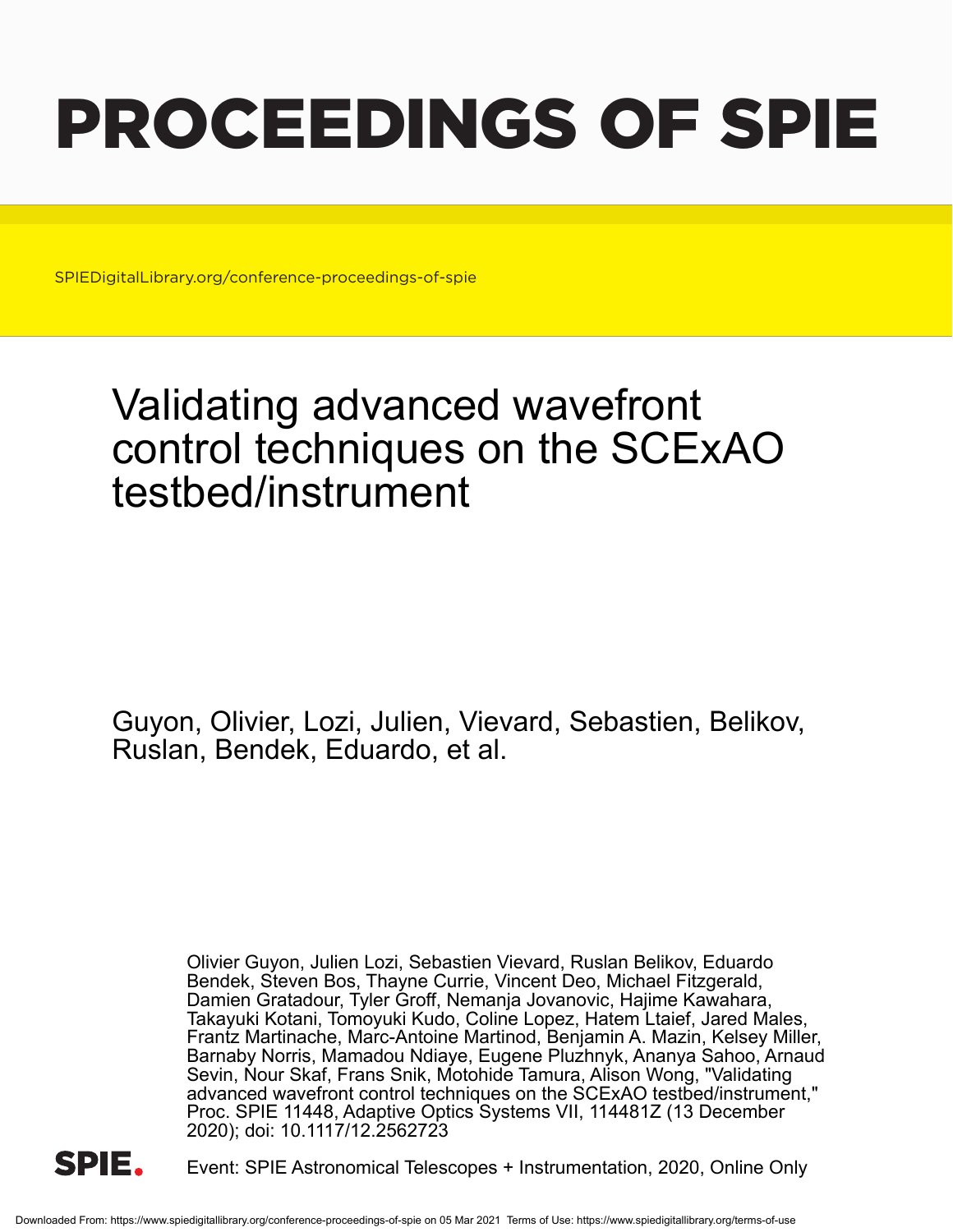### Validating advanced wavefront control techniques on the SCExAO testbed/instrument<sup>∗</sup>

Olivier Guyon<sup>a, b, c, d</sup>, Julien Lozi<sup>a</sup>, Sebastien Vievard<sup>a, d</sup>, Ruslan Belikov<sup>e</sup>, Eduardo Bendek<sup>f</sup>, Steven Bos<sup>g</sup>, Thayne Currie<sup>a, e</sup>, Vincent Deo<sup>a, h</sup>, Michael Fitzgerald<sup>i</sup>, Damien Gratadour<sup>h, j</sup>, Tyler Groff<sup>k</sup>, Nemanja Jovanovic<sup>1</sup>, Hajime Kawahara<sup>m</sup>, Takayuki Kotani<sup>d</sup>, Tomoyuki Kudo<sup>a</sup>, Coline Lopez<sup>n</sup>, Hatem Ltaief<sup>o</sup>, Jared Males<sup>b</sup>, Frantz Martinache<sup>n</sup>, Marc-Antoine Martinod<sup>q</sup>, Benjamin A. Mazin<sup>p</sup>, Kelsey Miller<sup>g</sup>, Barnaby Norris<sup>q</sup>, Mamadou N'Diaye<sup>n</sup>, Eugene Pluzhnyk<sup>e</sup>, Ananya Sahoo<sup>a</sup>, Arnaud Sevin<sup>h</sup>, Nour Skaf<sup>a</sup>, Frantz Snik<sup>g</sup>, Motohide Tamura<sup>m,d</sup>, and Alison Wongq

<sup>a</sup>Subaru Telescope, National Astronomical Observatory of Japan, National Institutes of Natural Sciences (NINS), 650 North A'ohōkū Place, Hilo, HI, 96720, U.S.A. <sup>b</sup>Steward Observatory, University of Arizona, Tucson, AZ, U.S.A.

<sup>c</sup>College of Optical Sciences, University of Arizona, Tucson, AZ, U.S.A.

<sup>d</sup>Astrobiology Center of NINS, 2-21-1, Osawa, Mitaka, Tokyo, Japan <sup>e</sup>NASA-Ames Research Center, Moffett Blvd., Moffett Field, CA, U.S.A.

<sup>f</sup>Jet Propulsion Laboratory, California Institute of Technology, 4800 Oak Grove Dr.,Pasadena, CA 91109, U.S.A.

<sup>g</sup>Leiden Observatory, Leiden University, PO Box 9513, 2300 RA Leiden, The Netherlands

<sup>h</sup>LESIA, Observatoire de Paris, Université PSL, CNRS, Sorbonne Université, Université de Paris, 5 place Jules Janssen, 92195 Meudon, France

<sup>i</sup>Department of Physics & Astronomy, 430 Portola Plaza, University of California, Los Angeles, CA 90095, U.S.A.

<sup>j</sup>Research School of Astronomy and Astrophysics, Australian National University, Canberra, ACT 2611, Australia

<sup>k</sup>NASA-Goddard Space Flight Center, Greenbelt, MD, USA

<sup>l</sup>California Institute of Technology, 1200 E California Blvd, Pasadena, CA 91125, U.S.A.

<sup>m</sup>The University of Tokyo, 7-3-1, Hongo, Bunkyo-ku, Tokyo 113-0033, Japan;

<sup>n</sup>Université Côte d'Azur, Observatoire de la Côte d'Azur, CNRS, Laboratoire Lagrange, France.

<sup>o</sup>Extreme Computing Research Center, King Abdullah University of Science and Technology, Thuwal, Saudi Arabia

<sup>p</sup>Department of Physics, University of California, Santa Barbara, 93106, U.S.A.

<sup>q</sup>Sydney Institute for Astronomy, School of Physics, The University of Sydney, NSW 2006, Australia

#### ABSTRACT

The Subaru Coronagraphic Extreme Adaptive Optics (SCExAO) serves both a science instrument in operation, and a prototyping platform for integrating and validating advanced wavefront control techniques. It provides a modular hardware and software environment optimized for flexible prototyping, reducing the time from concept

<sup>∗</sup> Based on data collected at Subaru Telescope, which is operated by the National Astronomical Observatory of Japan.

Adaptive Optics Systems VII, edited by Laura Schreiber, Dirk Schmidt, Elise Vernet, Proc. of SPIE Vol. 11448, 114481Z · © 2020 SPIE · CCC code: 0277-786X/20/\$21 · doi: 10.1117/12.2562723

Further author information: (Send correspondence to O.G.)

O.G.: E-mail: guyon@naoj.org, Telephone: 1 818 293 8826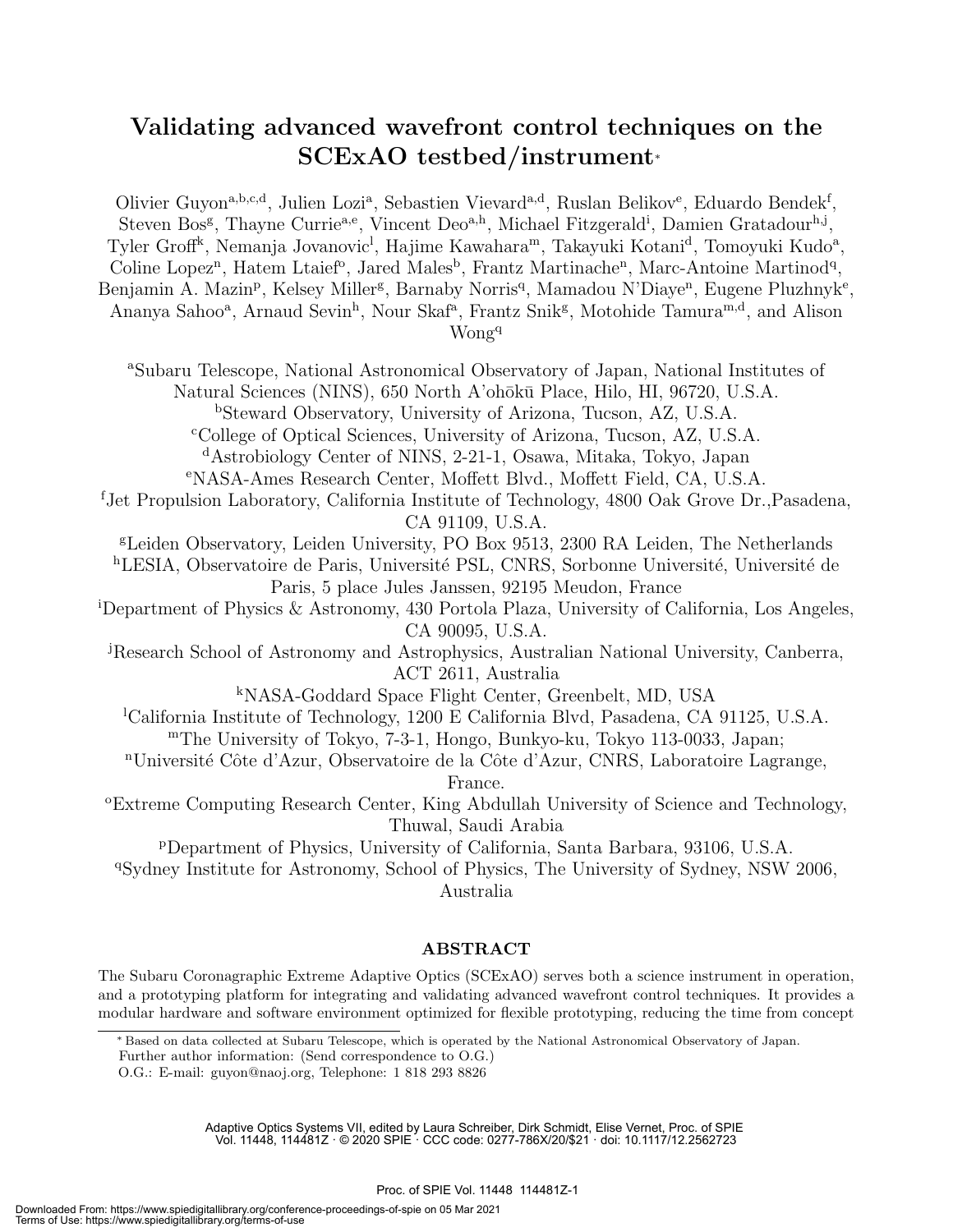formulation to on-sky operation and validation. This approach also enables external research group to deploy and test new hardware and algorithms.

The hardware architecture allows for multiple subsystems to run concurrently, sharing starlight by means of dichroics. The multiplexing lends itself to running parallel experiments simultaneously, and developing sensor fusion approaches for increased wavefront sensing sensitivity and reliability. Thanks to a modular realtime control software architecture designed around the CACAO package, users can deploy WFS/C routines with full low-latency access to all cameras data streams. Algorithms can easily be shared with other cacao-based AO systems at Magellan (MagAO-X) and Keck.

We highlight recent achievements and ongoing activities that are particularly relevant to the development of high contrast imaging instruments for future large ground-based telescopes (ELT, TMT, GMT) and space telescopes (HabEx, LUVOIR). These include predictive control and sensor fusion, PSF reconstruction from AO telemetry, integrated coronagraph/WFS development, focal plane speckle control with photon counting MKIDS camera, and fiber interferometry.

We also describe upcoming upgrades to the WFS/C architecture: a new 64x64 actuator first stage DM, deployment of a beam switcher for concurrent operation of SCExAO with other science instruments, and the ULTIMATE upgrade including deployment of multiple LGS WFSs and an adaptive secondary mirror.

Keywords: Adaptive Optics, High Contrast Imaging, Wavefront Sensing, Atmospheric Turbulence

#### 1. INTRODUCTION

High contrast imaging systems on large space and ground telescopes enable direct imaging and spectroscopic characterization of exoplanets and circumstellar disks.<sup>1–6</sup> Large ground-based telescopes are particularly well suited for near-IR thermal imaging of young massive planets,  $7-\frac{9}{9}$  while the deeper contrast levels accessible from space provide access to starlight reflected off giant planets and circumstellar disks.<sup>10–12</sup> From both ground and space, direct imaging and spectrocospic analysis of potentially habitable planets should become possible with future planned telescopes, but remains a significant technical challenge.  $13-15$ 

While starlight suppression systems have achieved deep raw contrast in vacuum testing, high contrast imaging perfromance will be limited by the ability to accurately and efficiently measure residual wavefront errors. High perfrormance Wavefront sensing (WFS) is essential to both achieve deep raw contrast by way of wavefront control, and to calibrate residual light in the science image to reliably recover faint companions, ideally to the photon noise limit. Accurate and efficent WFS is thus essential to high contrast imaging instruments and missions, both ground and space-based.

On ground-based telescopes, rapidly evolving atmospheric turbulence can be mitigated by extreme adaptive optics (XAO) correction.<sup>16</sup> Current XAO systems can deliver up to  $10^{-4}$  raw contrast on typical bright targets at angular separations of a few  $\lambda/D$ .<sup>17</sup> The main fundamental limits to this raw contrast level are :

- 1. Temporal lag. Fast, low-latency correction is required to keep up with continuously evolving atmospheric turbulence. Allowable latency scales as the 6/5-th power of required wavefront error, so XAO systems are particularly demanding.
- 2. WFS sensitivity to photon noise. XAO systems require high precision wavefront measurements over a large number of degrees of freedom at high speed. Even on bright stars, photon noise is therefore a major source of error.
- 3. Differential chromatic effects between WFS and science image due to the wavelength dependence in refractive index of air, and due to diffraction propagation between atmospheric layers.
- 4. Amplitude (scintillation) created by diffraction propagation through turbulence.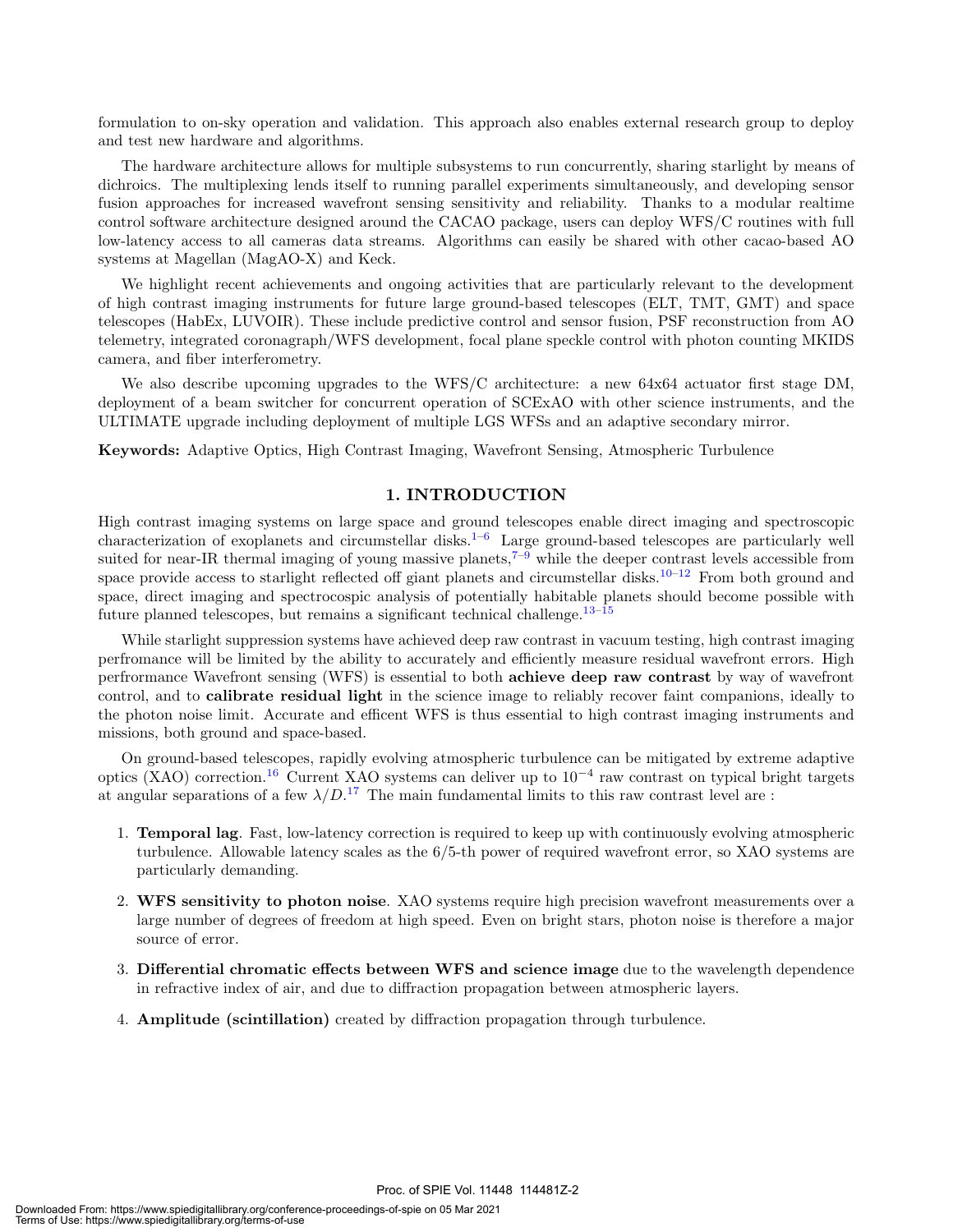Powerful point-spread function (PSF) subtraction techniques<sup>18, 19</sup> used in conjunction with angular and spectral differential imaging (ADI, SDI)<sup>20, 21</sup> can yield contrast levels  $\approx 10$ –100  $\times$  deeper than raw contrast.<sup>22</sup> But this level of suppression is still falls well short of the photon noise limit. Unknown residual wavefront errors creating speckle noise in the focal plane limit detection robustness and detection contrast limit, as there is ambiguity between speckles and actual astrophysical sources.

Space-based HCI systems suffer from the same fundamental limits, but at a different scale. Without atmospheric turbulence, wavefront errors are smaller and slower, allowing deeper raw contrast. The XAO correction control loop operates slower, gathering more starlight for each measurement so that WFS photon noise can be reduced to the required contrast level. Measurements are primarly performed in the focal plane to avoid non-common path errors, and low-order aberrations can be tracked with a faster sensor making use of bright starlight rejected by the coronagraph. Ultimately, contrast depth and detection limit are also limited by WFS accuracy and sensitivity, as picometer-level wavefront variations can create speckles with brightness comparable to a habitable planet orbiting a Sun-like star.

The Subaru Coronagraphic Extreme Adaptive Optics (SCExAO) is both a science instrument and a prototyping platform for integrating and validating XAO wavefront control techniques. We describe in §2 its hardware configuration and in §3 how it provides an environment suitable for flexible prototyping, reducing the time from concept formulation to on-sky operation and validation. Main current research themes supported by SCExAO are described in §4 along with specific examples.

#### 2. HARDWARE CONFIGURATION

The SCExAO instrument is installed on the Nasmyth platform of the 8.2m Subaru Telescope. The instrument platform spans  $\approx 8 \times 7m$ , and hosts the facility AO system as well as SCExAO and its instrument modules. Light from the telescope is first corrected by the AO facility system, then sent to SCExAO for additional correction by a 2000-actuator MEMS type deformable mirror.



Figure 1. (left) Instrument layout on Subaru's Nasmyth infrared platform. The layout shows the configuration after deployment of the Nasmyth beam switcher (NBS) currently in development. (right) Image of the SCExAO instrument on the platform.

#### 2.1 Nasmyth Platform Layout

The facility AO system, currently a 188-element curvature system, will be upgraded in 2021 to a 3200-element deformable mirror and a near-IR pyramid WFS. Wavefront sensing can be provided by visible or near-IR starlight, or by four LGS sensors for laser tomography.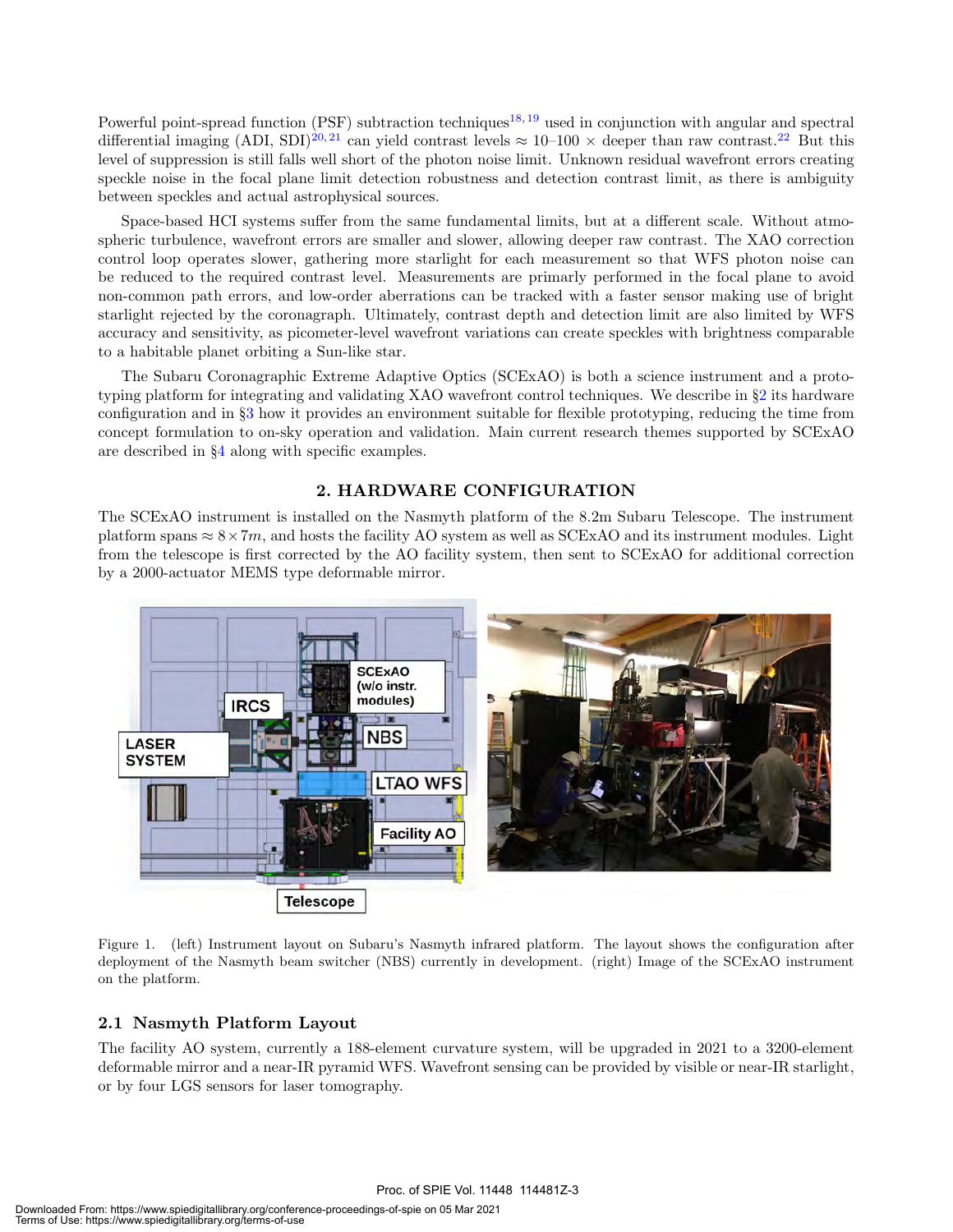The facility AO system can feed multiple instruments, including SCExAO and the Infrared Camera and Spectrograph (IRCS). The overhead crane is currently (2020) used to physically move instruments in the AO focus. A Nasmyth beam switcher (NBS) currently under development will provide crane-free beam switching, and will enable modes of operation where multiple instruments can operate simultaneously with the appropriate dichroic splitter setting. Figure 1 (left) shows the final configuration with the NBS.



Figure 2. SCExAO instrument optical train showing the two main optical bench and instrument modules.

#### 2.2 SCExAO System Overview

The SCExAO system, shown in Fig. 1 (right), delivers fine wavefront correction and starlight suppression for mutliple instrument modules. Current (2020) SCExAO instrument modules are routinely available for both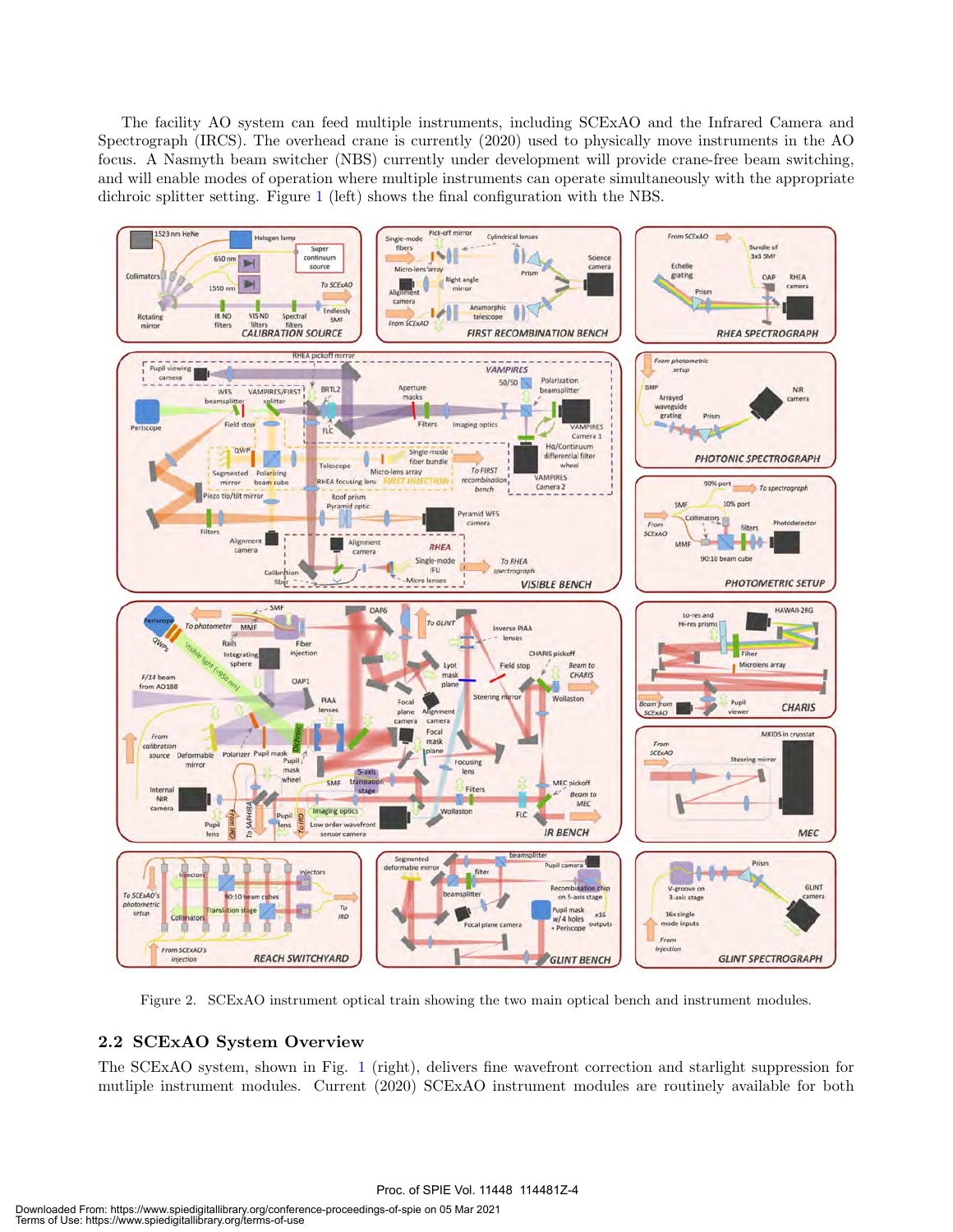on-sky and off-sky operation :

- CHARIS,<sup>23</sup> a near-IR integral field spectrograph operating from 1.1 to 2.4  $\mu$ m, which is the main workhorse high-contrast science instrument used with SCExAO, achieving contrasts of  $10^{-6}$  at  $0.524$  (see paper 11448-330 of this meeting). SCExAO/CHARIS has yielded new discoveries of substellar companions, spectral characterization of known exoplanets and other objects, and multi-wavelength spatial characterization of planet-forming disks. $25-30$
- VAMPIRES<sup>31</sup>, a dual-beam visible light imager, with polarization and spectral differential imaging modes, and aperture masking. SCExAO/VAMPIRES is used to resolve circumstellar material at small angular separations and can detect accreting protoplanets in  $H_0$ <sup>32</sup>
- FIRST, a visible light spectro-interferometer.  $33$
- GLINT, a near-IR photonic nuller.  $31,34$
- $MEC<sup>35</sup>$ , the MKID exoplanet camera, a wavelength-resolving noise-free photon counting imaging camera. MEC typically operates in parallel with CHARIS taking shorter wavelength light.
- REACH,<sup>36</sup> which injects planet light into a single mode fiber for high resolution (R  $\approx 100,000$ ) near-IR spectroscopy with the existing IRD spectrograph.
- NIR-PDI $^{37}$  uses a high frame rate near-IR camera for polarization differential imaging
- RHEA,<sup>38</sup> a narrow-field visible high resolution integral field spectrograph

Additional experimental hardware can be deployed for specific tests.

Fig. 2 shows a block diagram of SCExAO including the above modules.

#### 3. ACCESS AND OPERATION AS A TEST PLATFORM

#### 3.1 Testbed capabilities

The SCExAO instrument platform has been optimized to facilitate off-sky testing to support development and validation of new WFS concepts prior to on-sky deployment. The instrument is continuously available (day and night) for off-sky testing outside of the pre-scheduled on-sky operation nights (typically  $\approx 16$  nights per yr).

Off-sky testing uses an internal calibration source (top left, Fig. 2) capable of simultaneously feeding optical and near-IR broadband light with selectable independent brightness settings. Multiple high cameras and sensors are available for WFS development, as listed in table 1. Most of these can run simultaneously thanks to selectable dichroic splitters, so that source light can be split in wavelength of flux according to the goals of the experiement.

| Sensor                      | Wavelength        | Speed             | Type                   | Status       |
|-----------------------------|-------------------|-------------------|------------------------|--------------|
| Curvature APD array         | VIS               | $2 \text{ kHz}$   | 188 APDs               | in operation |
| LTAO SHWFS x5               | VIS               | kHz               | $25x25$ cells, $sCMOS$ | 2021         |
| VIS Pyramid                 | $600nm-900nm$     | $3.5$ kHz         | $120x120$ EMCCD        | in operation |
| <b>LOWFS</b>                | 0.9-1.7 $\mu$ m   | $<6$ kHz          | InGaAs array           | in operation |
| MKID Exoplanet Camera       | 0.9-1.4 $\mu$ m   | $2 \text{ kHz}$   | MKID photon counting   | in operation |
| VAMPIRES (FPWFS) x2         | $0.6 - 0.8 \mu m$ | $1$ kHz           | $512 \times 512$ EMCCD | in operation |
| NIR Pyramid                 | $0.9 - 1.8 \mu m$ | $3 \text{ kHz}$   | MCT array              | 2021         |
| <b>GLINT</b> interferometer | $0.9 - 1.7 \mu m$ | $1.4 \text{ kHz}$ | InGaAs                 | in operation |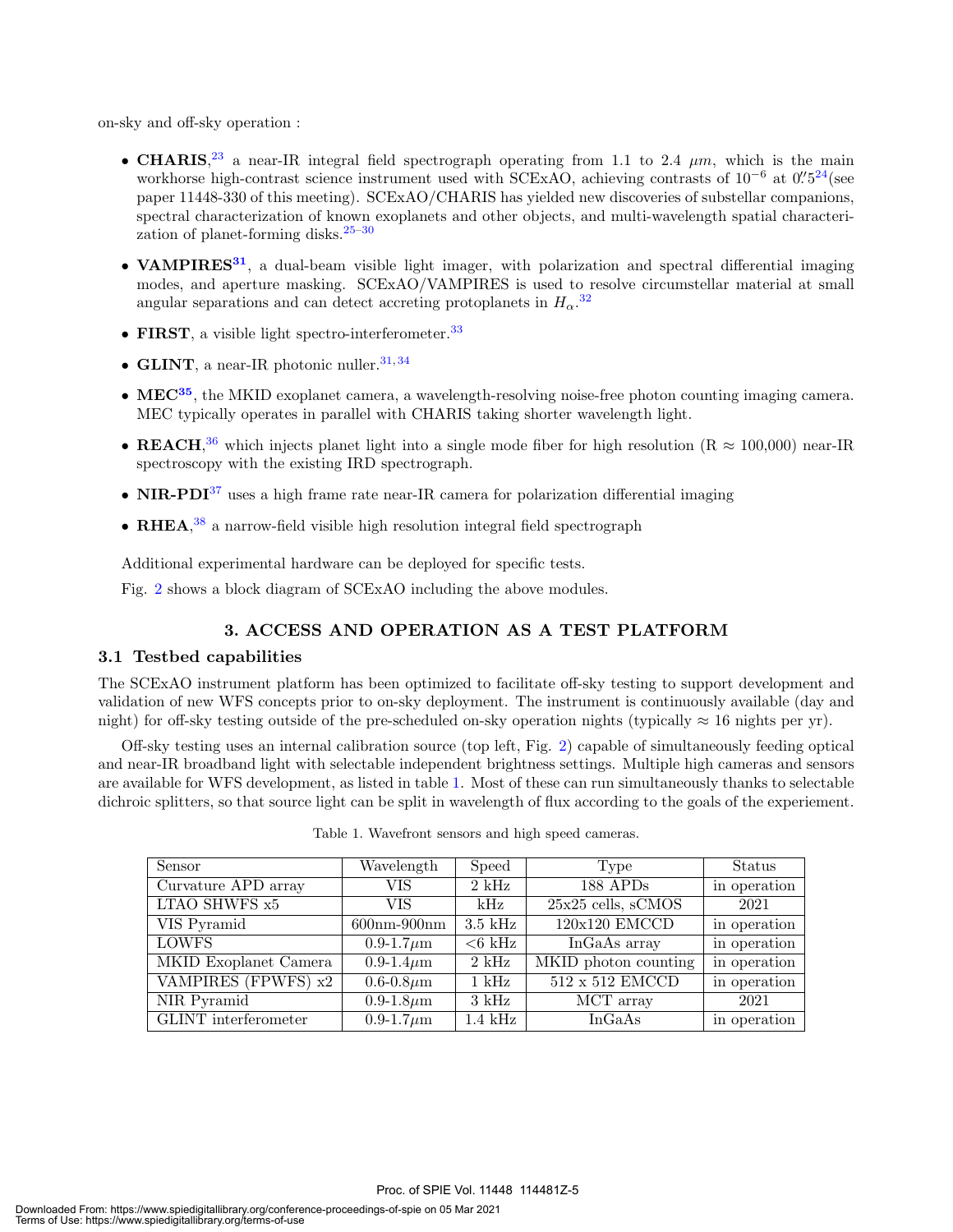

Figure 3. SCExAO control screens. (a) Status of control stages, filter wheels and other opto-mechanical devices. (b) Summary of real-time modal telemetry for the main AO control loop. (c) Telemetry storage to disk control screen. (d) Viewers for real-time image streams: focal plane image (left) and pyramid WFS camera (right). (e) Deformable Mirror (DM) control channels.

#### 3.2 Access and User interface

Remote access to the instrument is provided by remote login to the instrument control and real-time control computers. An example screenshot of the instrument control screen is shown in Fig. 3.

Scheduling for tests is coordinated with a shared calendar, and live interaction with the support team is done through the Slack communication platform.

#### 3.3 Software

To aid WFS development activities, the instrument software supports saving all telemetry to disk and provides uniform software interfaces for deployment of algorithms. Software frameworks and data formats are based on the open-source milk and cacao packages which are also used for the MagAO-X system at the Magellan telescope, and inter-compatible with the COMPASS simulation framework.



Figure 4. Example telemetry. Simultaneous on-sky frames from VAMPIRES cam1 at 675nm (left, single frame from 500 Hz stream), Near-IR scicam at 1630nm (center, single frame from 1 kHz stream) in PDI mode, and visible Pyramid WFS (right, single frame from 2 kHz stream). Data acquired on  $\sigma$  Ori double star, 0.25 arcsec separation, on Aug 8, 2020.

#### 3.3.1 Telemetry

The WFS cameras listed in table 1 are made available for real-time use as streams in shared memory. A common format, using the ImageStreamIO format is adopted, providing read/write access through C and Python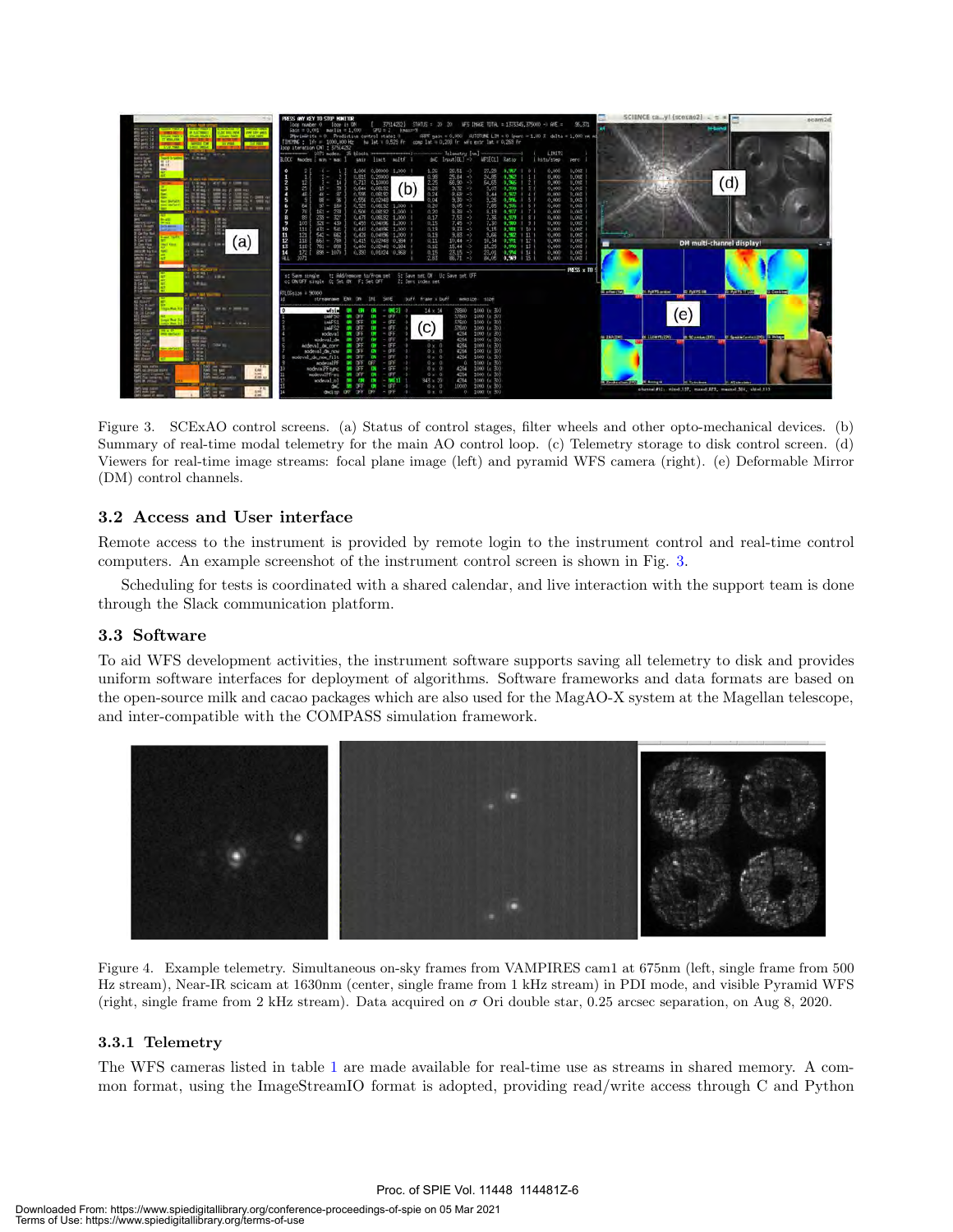languages APIs. Streams can be saved to disk for later inspection, as illustrated in Fig. 4. Sub-frame synchronization between streams at the  $\approx 20\mu s$  level is achieved by accurate measurement of each stream latency, using poking on the system DM for common time reference. A common TCP-based stream transfer routine is used to move real-time streams originating from separate computers to the same physical computer for realtime processing, as required. Dedicated 100GBE and 10GBE fiber links between computers provide low-latency connectivity.

#### 3.3.2 Algorithm Deployment

Several options are supported for algorithm deployment for WFS development. Low latency real-time code can be deployed as compiled C or  $C_{++}$  code using the telemetry stream API. Python code can also be deployed for less performance-critical code. Finally, raw WFS frames and DM commands can be exchanged by file system or network independently of the stream API if the associated latency is acceptable.

The SCExAO real-time control software, provided by the compute and control for adaptive optics (CACAO) package,<sup>39</sup> provides high-level functions that are particularly useful for WFS algorithms deployment:

- Deformable mirror (DM) multi-channel control The system DM is exposed to the users not as a single actuator array, but as twelve (12) independent DM channels. Low-latency software automatically adds all channels whenever one of the channels is updated, and send to the physical DM the sum of all 12 channels. It thus appears to users as if the system has 12 DMs, and a specific experiment can take control of one of these channels without requiring coordination with other processes writing to the DM.
- Automatic zero point offload between control loops Individual DM channels can be configured to be offload channels, where each update to the channel will both issue a command to the DM and change the convergence point (zero point) of the primary AO control loop. This is necessary for WFS algorithms requiring DM probing, so that the probes are not erased by the primary AO control loop.

#### 4. AREAS OF ACTIVE RESEARCH

Hardware and software capabilities described in §2 and 3 are supporting multiple WFS research activies, which fall under four main themes: Wavefront control algorithms, Focal plane sensing and referencing, and high efficiency wavefront sensing.

#### 4.1 Wavefront control algorithms (making optimal use of available WFS information)

Wavefront control systems operate in a control loop consisting of three steps: (1) wavefont sensor data is acquired; (2) wavefront is estimated from measurements, and (3) the new estimate is converted to a correction which is incrementally applied to the corrective elements (such as deformable mirror).

Advances in wavefront control algorithms are aimed at better using available WFS information to improve wavefront correction and calibration.

Research questions under this research theme include :

- Predictive control: Can the temporal wavefront evolution be leveraged to improve wavefront correction? Wavefront errors exhibit strong spatial and temporal correlations due to wind-driven turbulence (ground telescopes), thermal drifts or vibrations (space and ground telescopes).
- Non-linear WF estimation: Can additional wavefront information be extracted from nonlinear reconstruction? Current WFS schemes assume linearity between pixel intensity and wavefront phase (pupil plane sensors), or between deformable mirror displacement and focal plane complex amplitude (focal plane sensors). Including non-linear effects can increase wavefront estimate accuracy over a wider range of conditions.
- Dynamical self-calibration: Can the wavefront reconstruction algorithm optimally learn and adapt? Most wavefront control system rely on pre-computed or pre-measured calibration of WFS response to deformable mirror commands. This response does evolve with time, and is itself a function of the wavefront state. Wavefront sensor telemetry contains valuable information to derive or constrain the system response.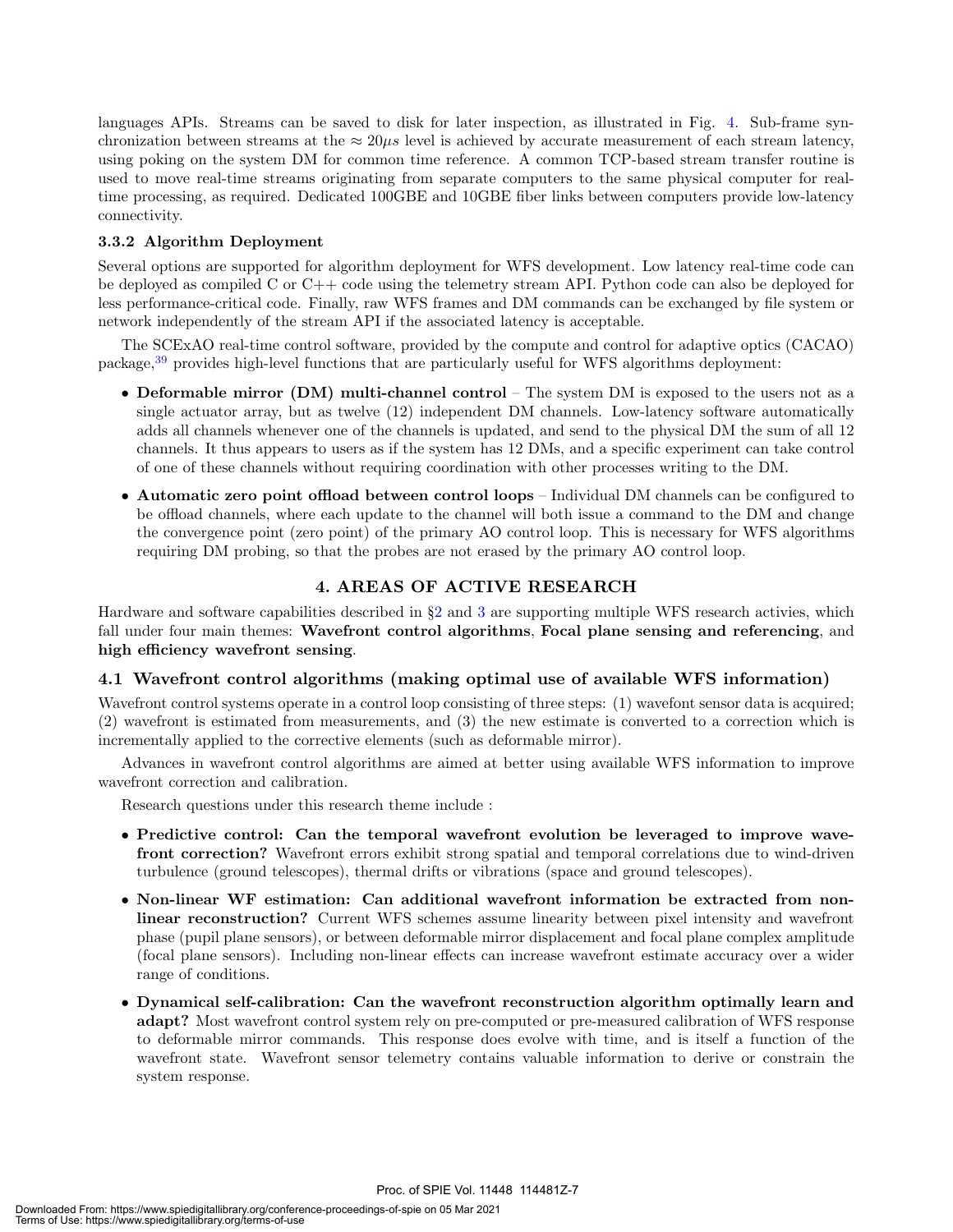

Figure 5. Advanced wavefront control algorithms - selected examples. (a) On-sky demonstration of predictive control using the EOF framework, yielding a 3x contrast gain. (b) Evidence of non-linear wavefront sensing information recovery using a neural network. See text for details.

#### 4.2 Focal plane wavefront sensing and referencing

Focal plane images, including the post-coronagraphic science image, are uniquely powerful for high contrast imaging wavefront sensing and control, offering both sensitivity and immunity from non-common path aberrations.

Such images can be used for wavefront sensing, either as the primary source of wavefront estimation, or as a reference for fast control loops using pupil-plane wavefront sensors. SCExAO provides multiple high speed low noise focal plane sensors in visible and nearIR. They are made available for real-time processing to support this research theme.

Research questions under this theme include:

- Speckle control: How can Focal plane speckle probing nulling be optimized for speed, sensitivity and robustness? In speckle nulling, DM probes are added to perturb the focal plane image. This perturbation is measured to extract wavefront information as complex amplitude of the focal plane speckles, and can then be employed to null speckles (Fig.  $6$  (a)) or optimize PSF quality (Fig.  $6$  (b)). Deployment of efficient and robust real-time focal plane wavefront control for ground-based systems remains a significant algorithmic challenge.
- Linear dark field control<sup>40</sup> (LDFC): Can bright speckles outside the high contrast be used to stabilize the wavefront state in a linear loop? LDFC utilizes the linear response of the uncorrected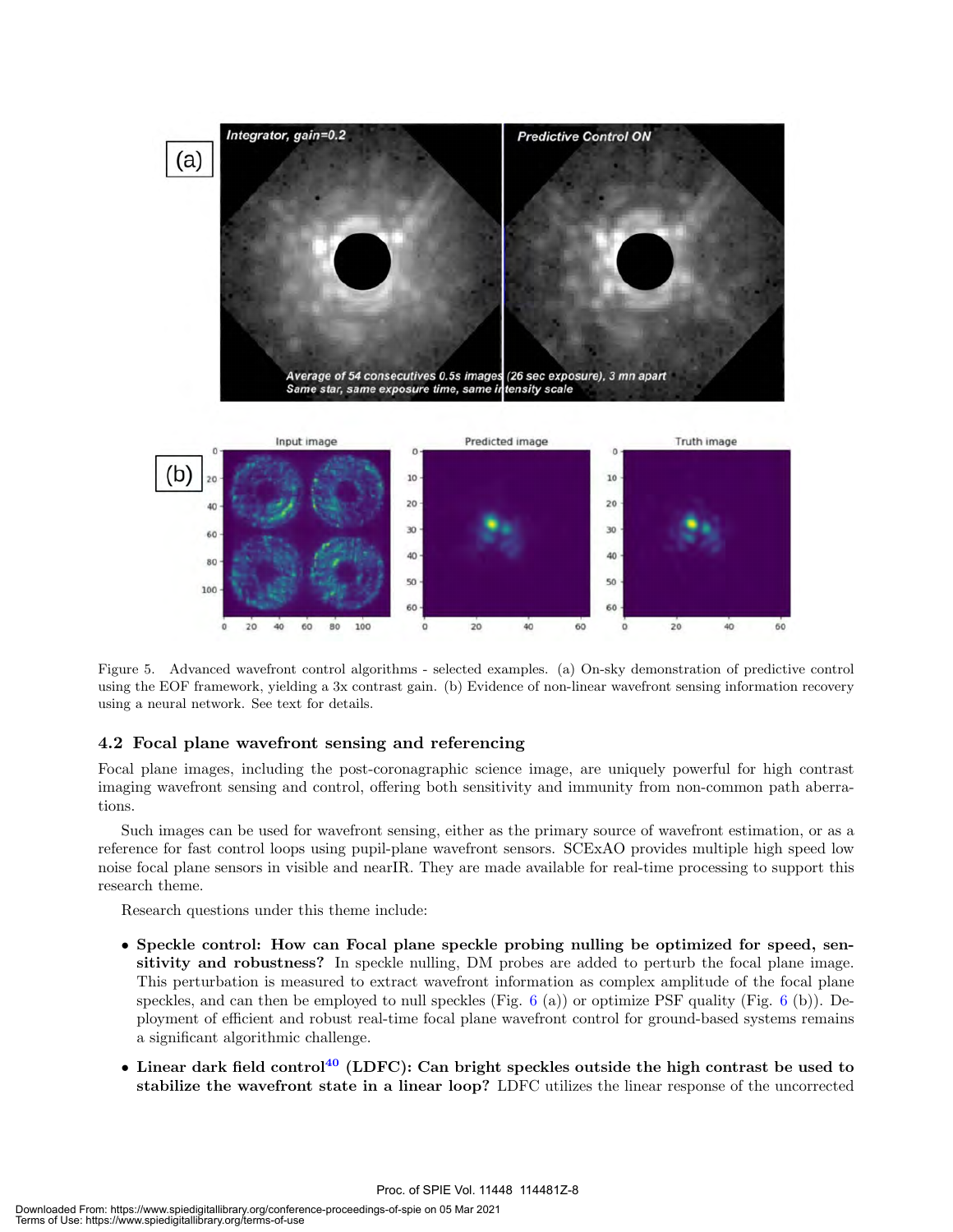

Figure 6. Focal plane wavefront control - selected examples. (a) Speckle nulling showing left and right side dark hole configurations (internal source). (b) On-sky demonstration of the DrWho focal plane image referencing algorithm. See text for details.

but photon-rich region in the focal plane (the "bright field"; BF) to wavefront perturbations that affect both the BF and the photon-starved DF. LDFC does not require DM probing to operate, resulting in a temporally correlated DF well suited for further suppression using PSF subtraction techniques. LDFC has been tested in the laboratory at contrasts necessary to image planets in reflected light; $^{41}$  tests using the SCExAO internal source and on sky thus far are encouraging (Miller et al. submitted; Bos et al. in prep.).

- Multi-star wavefront control: Can focal-plane wavefront contol be applied to double stars? Many targets of interest are double star, requiring focal plane wavefront control to be tailored.<sup>42</sup>
- Coherent differential imaging: Can coherence be measured and can it separate speckles from planets? Speckle modulation induced either by intentional probing or fast residual atmospheric turbulence can be used to measure both the complex amplitude of speckles and their coherence with startlight. The incoherent residual contains the planet light.

#### 4.3 High efficiency wavefront sensing

Optimal use of the fixed available amount of starlight is essential to mitigate the photon noise WFS error.

Research questions under this theme include:

- New optical concepts for WFS Development of high efficiency WFS concepts is essential to high contrast imaging. Photonics technologies, and in particular on-chip waveguides and coherent couplers, offer new possibilities to optimize WFS efficiency.
- Can measurements from multiple sensors be combined? Sensor fusion to combine measurements across a wide wavelenght range can increase sensitivity. This is especially relevant to post-coronagraphic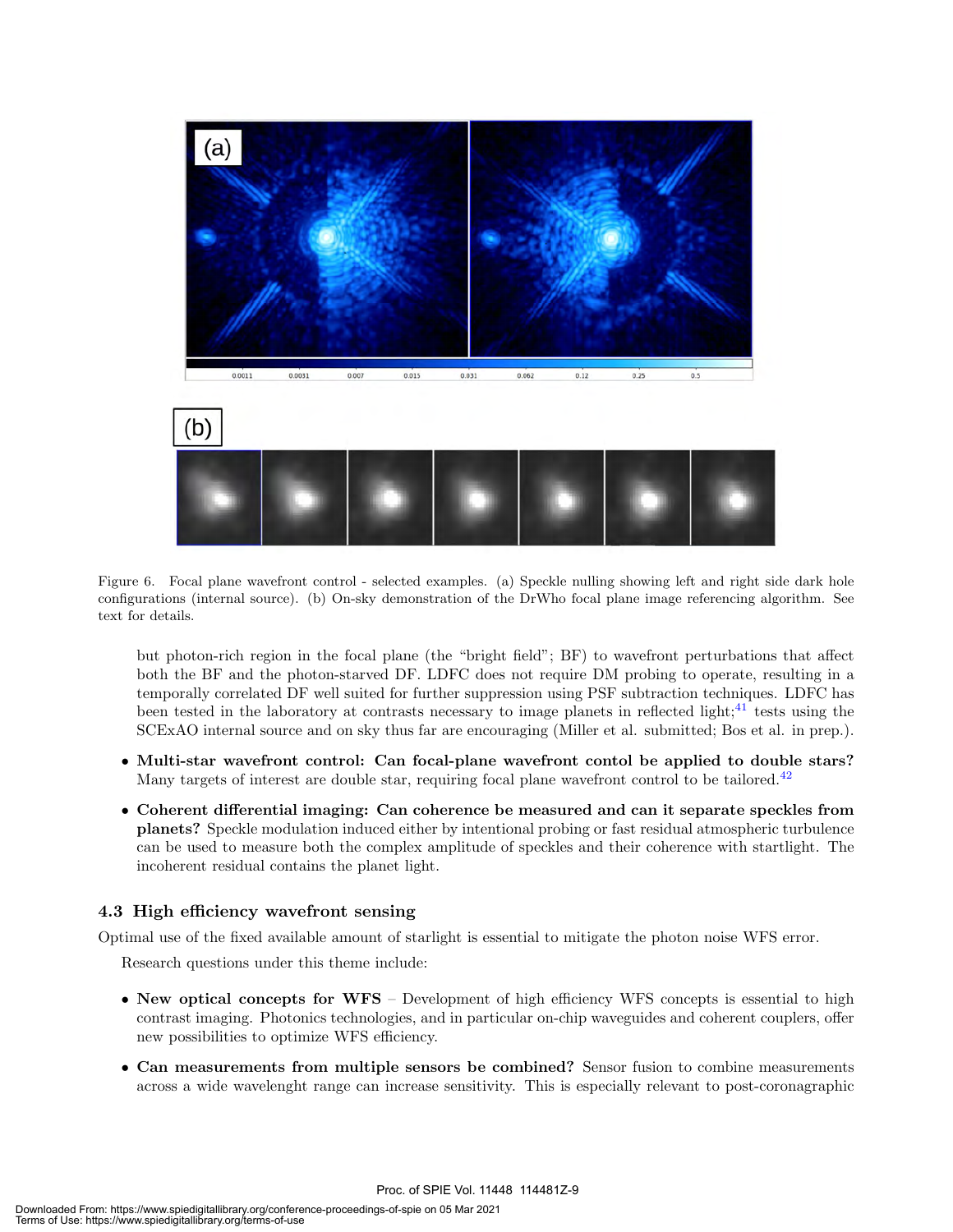

Figure 7. Interferometric WFS - selected examples. (a) On-sky image of of the Capella double star acquired with the FIRST instrument module. (b) On-sky image of Arcturus acquired with the GLINT instrument module. See text for details.

focal plane wavefront sensing approaches that only use a narrow spectral bandwidth ( $\approx 20\%$ , limited by the starlight suppression chromaticity).

SCExAO provides wavefront sensors that operate concurrently at several spectral bands to explore this topic. The FIRST and GLINT instruments, both interferometers, also encode wavefront information at high sensitivity with wavelength resolution, thanks to new photonics technologies (see Fig. 7).

#### 5. FUTURE WORK AND PERSPECTIVES

The SCExAO system is well-suited for research and development of new WFS techniques thanks to its hardware configuration on the nearIR Nasmyth platform of the Subaru Telescope. Multiple research activities are supported to explore promising paths for improving wavefront correction and calibration. Most of the approaches under development are applicable to both ground and space high contrast imaging instruments and projects.

For ground-based HCI instruments, the combination of predictive control, multi-wavelength sensing, new optical sensing and smarter algorithms can potentially push performance significantly beyond the previously assumed 1e5 raw contrast limit at small angular separations.<sup>43</sup> High performance computing technologies are an essential component of these developments for ground-based telescopes, as control loops operate at and above  $kHz$  frequency and handle large data bandwidth.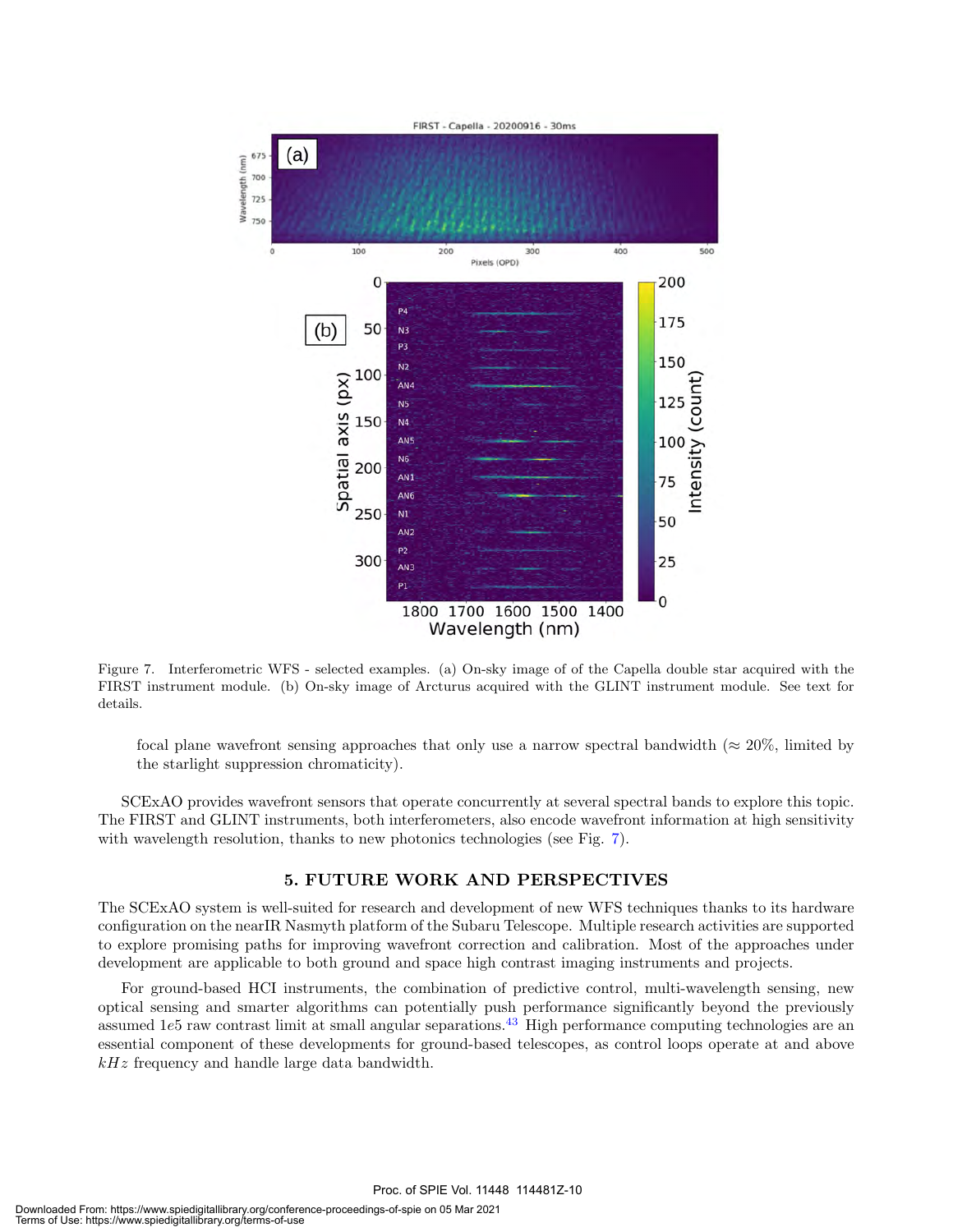Additionally, precise bias-free calibration of residual wavefront errors holds the potential to acquire images and spectra of exoplanets at the photon noise limit over long exposure times. This last goal would allow future large ground and space telescopes to study the atmospheres of habitable exoplanets at high accuracy to support the search for life outside our solar system. Advances in wavefront sensing techniques, including low-noise detectors, provide the ability for **complete** real-time measurement of the wavefront state, where all disturbances producing focal plane speckles are also contained in the collection of WFS telemetry streams, making it essentially impossible for unwanted speckles to hide from telemetry. Exploiting the full potential of WFS telemetry, while a significant computational challenge, is key to achieving the photon-noise calibration limit.

#### ACKNOWLEDGMENTS

The development of SCExAO was supported by the Japan Society for the Promotion of Science (Grant-in-Aid for Research #23340051, #26220704, #23103002, #19H00703 & #19H00695), the Astrobiology Center of the National Institutes of Natural Sciences, Japan, the Mt Cuba Foundation and the director's contingency fund at Subaru Telescope. The authors wish to recognize and acknowledge the very significant cultural role and reverence that the summit of Maunakea has always had within the Hawaiian community. We are very fortunate to have the opportunity to conduct observations from this mountain.

#### REFERENCES

- [1] Marois, C., Macintosh, B., Barman, T., Zuckerman, B., Song, I., Patience, J., Lafrenière, D., and Doyon, R., "Direct Imaging of Multiple Planets Orbiting the Star HR 8799," Science 322, 1348– (Nov. 2008).
- [2] Marois, C., Zuckerman, B., Konopacky, Q. M., Macintosh, B., and Barman, T., "Images of a fourth planet orbiting HR 8799," Nature 468, 1080–1083 (Dec 2010).
- [3] Barman, T. S., Konopacky, Q. M., Macintosh, B., and Marois, C., "Simultaneous Detection of Water, Methane, and Carbon Monoxide in the Atmosphere of Exoplanet HR8799b," Astrophysical Journal 804, 61 (May 2015).
- [4] Currie, T., Burrows, A., Itoh, Y., Matsumura, S., Fukagawa, M., Apai, D., Madhusudhan, N., Hinz, P. M., Rodigas, T. J., Kasper, M., Pyo, T.-S., and Ogino, S., "A Combined Subaru/VLT/MMT 1-5 µm Study of Planets Orbiting HR 8799: Implications for Atmospheric Properties, Masses, and Formation," Astrophysical Journal 729, 128 (Mar. 2011).
- [5] Schneider, G., Grady, C. A., Hines, D. C., Stark, C. C., Debes, J. H., Carson, J., Kuchner, M. J., Perrin, M. D., Weinberger, A. J., Wisniewski, J. P., Silverstone, M. D., Jang-Condell, H., Henning, T., Woodgate, B. E., Serabyn, E., Moro-Martin, A., Tamura, M., Hinz, P. M., and Rodigas, T. J., "Probing for Exoplanets Hiding in Dusty Debris Disks: Disk Imaging, Characterization, and Exploration with HST/STIS Multi-roll Coronagraphy," Astronomical Journal 148, 59 (Oct. 2014).
- [6] Esposito, T. M., Kalas, P., Fitzgerald, M. P., Millar-Blanchaer, M. A., Duchˆene, G., Patience, J., Hom, J., Perrin, M. D., De Rosa, R. J., Chiang, E., Czekala, I., Macintosh, B., Graham, J. R., Ansdell, M., Arriaga, P., Bruzzone, S., Bulger, J., Chen, C. H., Cotten, T., Dong, R., Draper, Z. H., Follette, K. B., Hung, L.-W., Lopez, R., Matthews, B. C., Mazoyer, J., Metchev, S., Rameau, J., Ren, B., Rice, M., Song, I., Stahl, K., Wang, J., Wolff, S., Zuckerman, B., Ammons, S. M., Bailey, V. P., Barman, T., Chilcote, J., Doyon, R., Gerard, B. L., Goodsell, S. J., Greenbaum, A. Z., Hibon, P., Hinkley, S., Ingraham, P., Konopacky, Q., Maire, J., Marchis, F., Marley, M. S., Marois, C., Nielsen, E. L., Oppenheimer, R., Palmer, D., Poyneer, L., Pueyo, L., Rajan, A., Rantakyrö, F. T., Ruffio, J.-B., Savransky, D., Schneider, A. C., Sivaramakrishnan, A., Soummer, R., Thomas, S., and Ward-Duong, K., "Debris Disk Results from the Gemini Planet Imager Exoplanet Survey's Polarimetric Imaging Campaign," Astronomical Journal 160, 24 (July 2020).
- [7] Currie, T., Cloutier, R., Brittain, S., Grady, C., Burrows, A., Muto, T., Kenyon, S. J., and Kuchner, M. J., "Resolving the HD 100546 Protoplanetary System with the Gemini Planet Imager: Evidence for Multiple Forming, Accreting Planets," Astrophysical Journal Letters 814, L27 (Dec 2015).
- [8] Macintosh, B., Graham, J. R., Barman, T., De Rosa, R. J., Konopacky, Q., Marley, M. S., Marois, C., Nielsen, E. L., Pueyo, L., Rajan, A., Rameau, J., Saumon, D., Wang, J. J., Patience, J., Ammons, M., Arriaga, P., Artigau, E., Beckwith, S., Brewster, J., Bruzzone, S., Bulger, J., Burningham, B., Burrows, A. S., Chen, C., Chiang, E., Chilcote, J. K., Dawson, R. I., Dong, R., Doyon, R., Draper, Z. H., Duchêne,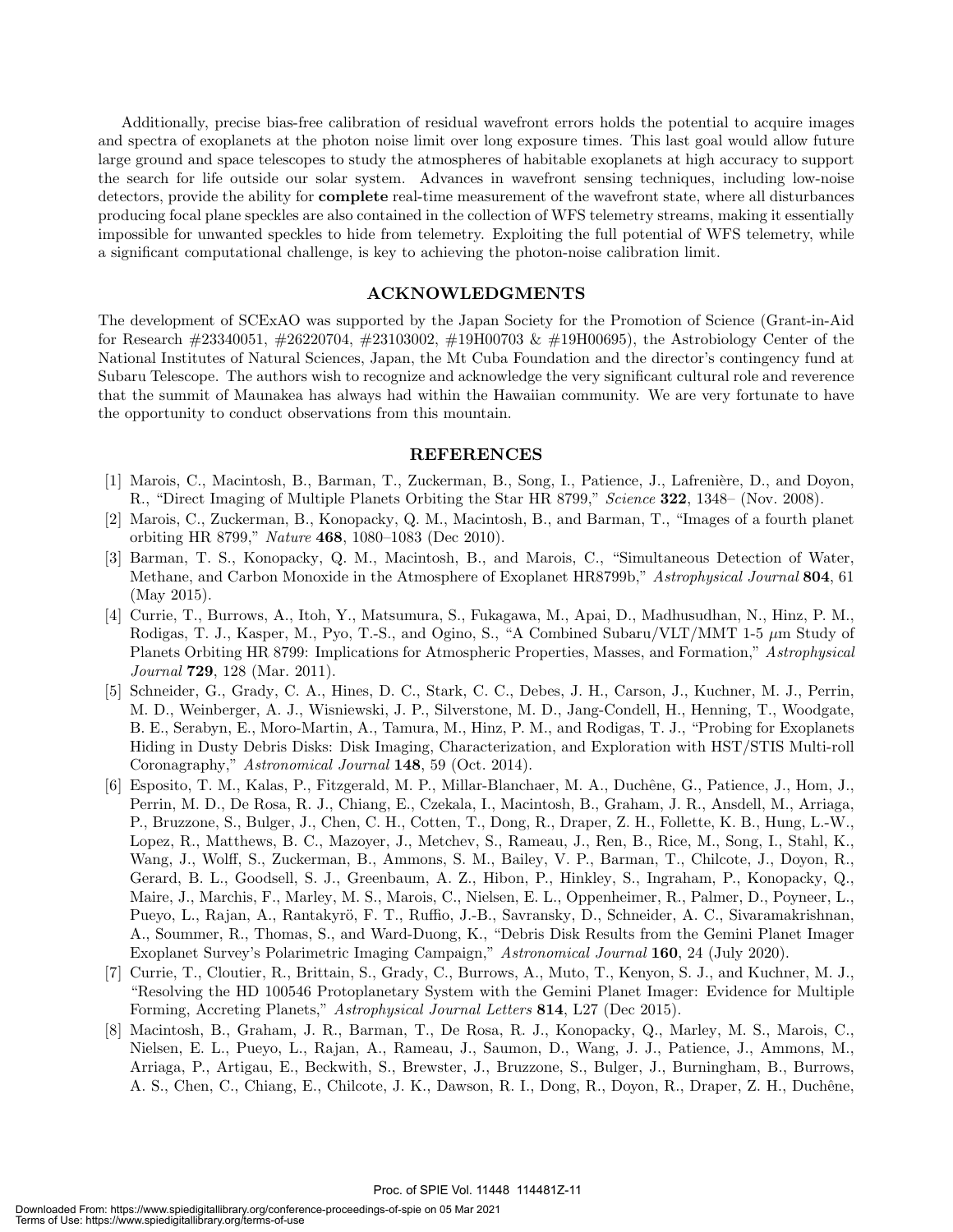G., Esposito, T. M., Fabrycky, D., Fitzgerald, M. P., Follette, K. B., Fortney, J. J., Gerard, B., Goodsell, S., Greenbaum, A. Z., Hibon, P., Hinkley, S., Cotten, T. H., Hung, L. W., Ingraham, P., Johnson-Groh, M., Kalas, P., Lafreniere, D., Larkin, J. E., Lee, J., Line, M., Long, D., Maire, J., Marchis, F., Matthews, B. C., Max, C. E., Metchev, S., Millar-Blanchaer, M. A., Mittal, T., Morley, C. V., Morzinski, K. M., Murray-Clay, R., Oppenheimer, R., Palmer, D. W., Patel, R., Perrin, M. D., Poyneer, L. A., Rafikov, R. R., Rantakyrö, F. T., Rice, E. L., Rojo, P., Rudy, A. R., Ruffio, J. B., Ruiz, M. T., Sadakuni, N., Saddlemyer, L., Salama, M., Savransky, D., Schneider, A. C., Sivaramakrishnan, A., Song, I., Soummer, R., Thomas, S., Vasisht, G., Wallace, J. K., Ward- Duong, K., Wiktorowicz, S. J., Wolff, S. G., and Zuckerman, B., "Discovery and spectroscopy of the young jovian planet 51 Eri b with the Gemini Planet Imager," Science  $350, 64-67$  (Oct. 2015).

- [9] Chauvin, G., Desidera, S., Lagrange, A. M., Vigan, A., Gratton, R., Langlois, M., Bonnefoy, M., Beuzit, J. L., Feldt, M., Mouillet, D., Meyer, M., Cheetham, A., Biller, B., Boccaletti, A., D'Orazi, V., Galicher, R., Hagelberg, J., Maire, A. L., Mesa, D., Olofsson, J., Samland, M., Schmidt, T. O. B., Sissa, E., Bonavita, M., Charnay, B., Cudel, M., Daemgen, S., Delorme, P., Janin-Potiron, P., Janson, M., Keppler, M., Le Coroller, H., Ligi, R., Marleau, G. D., Messina, S., Mollière, P., Mordasini, C., Müller, A., Peretti, S., Perrot, C., Rodet, L., Rouan, D., Zurlo, A., Dominik, C., Henning, T., Menard, F., Schmid, H. M., Turatto, M., Udry, S., Vakili, F., Abe, L., Antichi, J., Baruffolo, A., Baudoz, P., Baudrand, J., Blanchard, P., Bazzon, A., Buey, T., Carbillet, M., Carle, M., Charton, J., Cascone, E., Claudi, R., Costille, A., Deboulbe, A., De Caprio, V., Dohlen, K., Fantinel, D., Feautrier, P., Fusco, T., Gigan, P., Giro, E., Gisler, D., Gluck, L., Hubin, N., Hugot, E., Jaquet, M., Kasper, M., Madec, F., Magnard, Y., Martinez, P., Maurel, D., Le Mignant, D., Möller-Nilsson, O., Llored, M., Moulin, T., Origné, A., Pavlov, A., Perret, D., Petit, C., Pragt, J., Puget, P., Rabou, P., Ramos, J., Rigal, R., Rochat, S., Roelfsema, R., Rousset, G., Roux, A., Salasnich, B., Sauvage, J. F., Sevin, A., Soenke, C., Stadler, E., Suarez, M., Weber, L., Wildi, F., Antoniucci, S., Augereau, J. C., Baudino, J. L., Brandner, W., Engler, N., Girard, J., Gry, C., Kral, Q., Kopytova, T., Lagadec, E., Milli, J., Moutou, C., Schlieder, J., Szulágyi, J., Thalmann, C., and Wahhaj, Z., "Discovery of a warm, dusty giant planet around HIP 65426," Astronomy & Astrophysics 605, L9 (Sept. 2017).
- [10] Kalas, P., Graham, J. R., and Clampin, M., "A planetary system as the origin of structure in Fomalhaut's dust belt," Nature 435, 1067–1070 (June 2005).
- [11] Schneider, G., Debes, J. H., Grady, C. A., Gáspár, A., Henning, T., Hines, D. C., Kuchner, M. J., Perrin, M., and Wisniewski, J. P., "The HR 4796A Debris System: Discovery of Extensive Exo-ring Dust Material," Astronomical Journal 155, 77 (Feb. 2018).
- [12] Spergel, D., Gehrels, N., Baltay, C., Bennett, D., Breckinridge, J., Donahue, M., Dressler, A., Gaudi, B. S., Greene, T., Guyon, O., Hirata, C., Kalirai, J., Kasdin, N. J., Macintosh, B., Moos, W., Perlmutter, S., Postman, M., Rauscher, B., Rhodes, J., Wang, Y., Weinberg, D., Benford, D., Hudson, M., Jeong, W. S., Mellier, Y., Traub, W., Yamada, T., Capak, P., Colbert, J., Masters, D., Penny, M., Savransky, D., Stern, D., Zimmerman, N., Barry, R., Bartusek, L., Carpenter, K., Cheng, E., Content, D., Dekens, F., Demers, R., Grady, K., Jackson, C., Kuan, G., Kruk, J., Melton, M., Nemati, B., Parvin, B., Poberezhskiy, I., Peddie, C., Ruffa, J., Wallace, J. K., Whipple, A., Wollack, E., and Zhao, F., "Wide-Field InfrarRed Survey Telescope-Astrophysics Focused Telescope Assets WFIRST-AFTA 2015 Report," arXiv e-prints . arXiv:1503.03757 (Mar. 2015).
- [13] Mennesson, B., Gaudi, S., Seager, S., Cahoy, K., Domagal-Goldman, S., Feinberg, L., Guyon, O., Kasdin, J., Marois, C., Mawet, D., Tamura, M., Mouillet, D., Prusti, T., Quirrenbach, A., Robinson, T., Rogers, L., Scowen, P., Somerville, R., Stapelfeldt, K., Stern, D., Still, M., Turnbull, M., Booth, J., Kiessling, A., Kuan, G., and Warfield, K., "The Habitable Exoplanet (HabEx) Imaging Mission: preliminary science drivers and technical requirements," in [Space Telescopes and Instrumentation 2016: Optical, Infrared, and Millimeter Wave], MacEwen, H. A., Fazio, G. G., Lystrup, M., Batalha, N., Siegler, N., and Tong, E. C., eds., Society of Photo-Optical Instrumentation Engineers (SPIE) Conference Series 9904, 99040L (July 2016).
- [14] The LUVOIR Team, "The LUVOIR Mission Concept Study Final Report," arXiv e-prints, arXiv:1912.06219 (Dec. 2019).
- [15] Guyon, O., Mazin, B., Fitzgerald, M., Mawet, D., Marois, C., Skemer, A., Lozi, J., and Males, J., "Wavefront control architecture and expected performance for the TMT Planetary Systems Imager," in [Adaptive Optics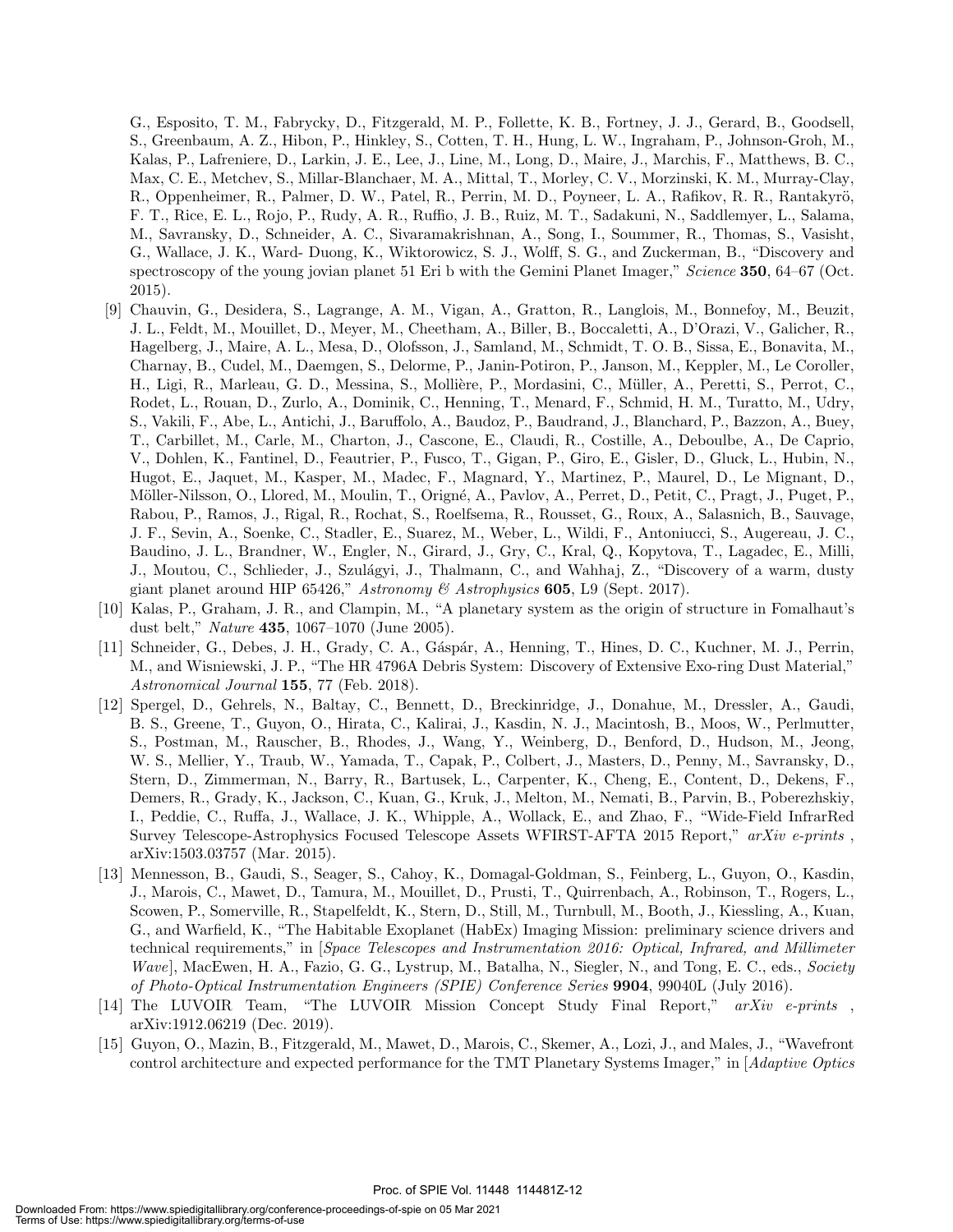Systems VI], Society of Photo-Optical Instrumentation Engineers (SPIE) Conference Series 10703, 107030Z (July 2018).

- [16] Guyon, O., "Extreme Adaptive Optics," Annual Reviews of Astronomy & Astrophysics 56, 315–355 (Sept. 2018).
- [17] Beuzit, J. L., Vigan, A., Mouillet, D., Dohlen, K., Gratton, R., Boccaletti, A., Sauvage, J. F., Schmid, H. M., Langlois, M., Petit, C., Baruffolo, A., Feldt, M., Milli, J., Wahhaj, Z., Abe, L., Anselmi, U., Antichi, J., Barette, R., Baudrand, J., Baudoz, P., Bazzon, A., Bernardi, P., Blanchard, P., Brast, R., Bruno, P., Buey, T., Carbillet, M., Carle, M., Cascone, E., Chapron, F., Chauvin, G., Charton, J., Claudi, R., Costille, A., De Caprio, V., Delboulbé, A., Desidera, S., Dominik, C., Downing, M., Dupuis, O., Fabron, C., Fantinel, D., Farisato, G., Feautrier, P., Fedrigo, E., Fusco, T., Gigan, P., Ginski, C., Girard, J., Giro, E., Gisler, D., Gluck, L., Gry, C., Henning, T., Hubin, N., Hugot, E., Incorvaia, S., Jaquet, M., Kasper, M., Lagadec, E., Lagrange, A. M., Le Coroller, H., Le Mignant, D., Le Ruyet, B., Lessio, G., Lizon, J. L., Llored, M., Lundin, L., Madec, F., Magnard, Y., Marteaud, M., Martinez, P., Maurel, D., Ménard, F., Mesa, D., Möller-Nilsson, O., Moulin, T., Moutou, C., Origné, A., Parisot, J., Pavlov, A., Perret, D., Pragt, J., Puget, P., Rabou, P., Ramos, J., Reess, J. M., Rigal, F., Rochat, S., Roelfsema, R., Rousset, G., Roux, A., Saisse, M., Salasnich, B., Santambrogio, E., Scuderi, S., Segransan, D., Sevin, A., Siebenmorgen, R., Soenke, C., Stadler, E., Suarez, M., Tiphène, D., Turatto, M., Udry, S., Vakili, F., Waters, L. B. F. M., Weber, L., Wildi, F., Zins, G., and Zurlo, A., "SPHERE: the exoplanet imager for the Very Large Telescope,"  $arXiv$  e-prints, arXiv:1902.04080 (Feb 2019).
- [18] Lafrenière, D., Marois, C., Doyon, R., Nadeau, D., and Artigau, E., "A New Algorithm for Point-Spread Function Subtraction in High-Contrast Imaging: A Demonstration with Angular Differential Imaging," Astrophysical Journal 660, 770–780 (May 2007).
- [19] Soummer, R., Pueyo, L., and Larkin, J., "Detection and Characterization of Exoplanets and Disks Using Projections on Karhunen-Loève Eigenimages," Astrophysical Journal Letters 755, L28 (Aug. 2012).
- [20] Marois, C., Lafrenière, D., Doyon, R., Macintosh, B., and Nadeau, D., "Angular Differential Imaging: A Powerful High-Contrast Imaging Technique," Astrophysical Journal 641, 556–564 (Apr 2006).
- [21] Sparks, W. B. and Ford, H. C., "Imaging Spectroscopy for Extrasolar Planet Detection," Astrophysical Journal 578, 543–564 (Oct. 2002).
- [22] Bailey, V. P., Poyneer, L. A., Macintosh, B. A., Savransky, D., Wang, J. J., De Rosa, R. J., Follette, K. B., Ammons, S. M., Hayward, T., Ingraham, P., Maire, J., Palmer, D. W., Perrin, M. D., Rajan, A., Rantakyrö, F. T., Thomas, S., and Véran, J.-P., "Status and performance of the Gemini Planet Imager adaptive optics system," in  $[Adaptive Optics Systems V]$ , Marchetti, E., Close, L. M., and Véran, J.-P., eds., Society of Photo-Optical Instrumentation Engineers (SPIE) Conference Series 9909, 99090V (July 2016).
- [23] Groff, T. D., Chilcote, J., Kasdin, N. J., Galvin, M., Loomis, C., Carr, M. A., Brand t, T., Knapp, G., Limbach, M. A., Guyon, O., Jovanovic, N., McElwain, M. W., Takato, N., and Hayashi, M., "Laboratory testing and performance verification of the CHARIS integral field spectrograph," in [Ground-based and Airborne Instrumentation for Astronomy VI], Society of Photo-Optical Instrumentation Engineers (SPIE) Conference Series 9908, 99080O (Aug 2016).
- [24] Currie, T., Guyon, O., Lozi, J., Groff, T., Kasdin, N. J., Martinache, F., Brandt, T. D., Chilcote, J., Marois, C., Gerard, B., Jovanovic, N., and Vievard, S., "Performance and early science with the Subaru Coronagraphic Extreme Adaptive Optics project," in [Society of Photo-Optical Instrumentation Engineers (SPIE) Conference Series ], Society of Photo-Optical Instrumentation Engineers (SPIE) Conference Series 11117, 111170X (Sept. 2019).
- [25] Goebel, S., Currie, T., Guyon, O., Brand t, T. D., Groff, T. D., Jovanovic, N., Kasdin, N. J., Lozi, J., Hodapp, K., Martinache, F., Grady, C., Hayashi, M., Kwon, J., McElwain, M. W., Yang, Y., and Tamura, M., "SCExAO/CHARIS Near-IR High-contrast Imaging and Integral Field Spectroscopy of the HIP 79977 Debris Disk," Astronomical Journal 156, 279 (Dec 2018).
- [26] Currie, T., Brandt, T. D., Uyama, T., Nielsen, E. L., Blunt, S., Guyon, O., Tamura, M., Marois, C., Mede, K., Kuzuhara, M., Groff, T. D., Jovanovic, N., Kasdin, N. J., Lozi, J., Hodapp, K., Chilcote, J., Carson, J., Martinache, F., Goebel, S., Grady, C., McElwain, M., Akiyama, E., Asensio-Torres, R., Hayashi, M., Janson, M., Knapp, G. R., Kwon, J., Nishikawa, J., Oh, D., Schlieder, J., Serabyn, E., Sitko, M., and Skaf,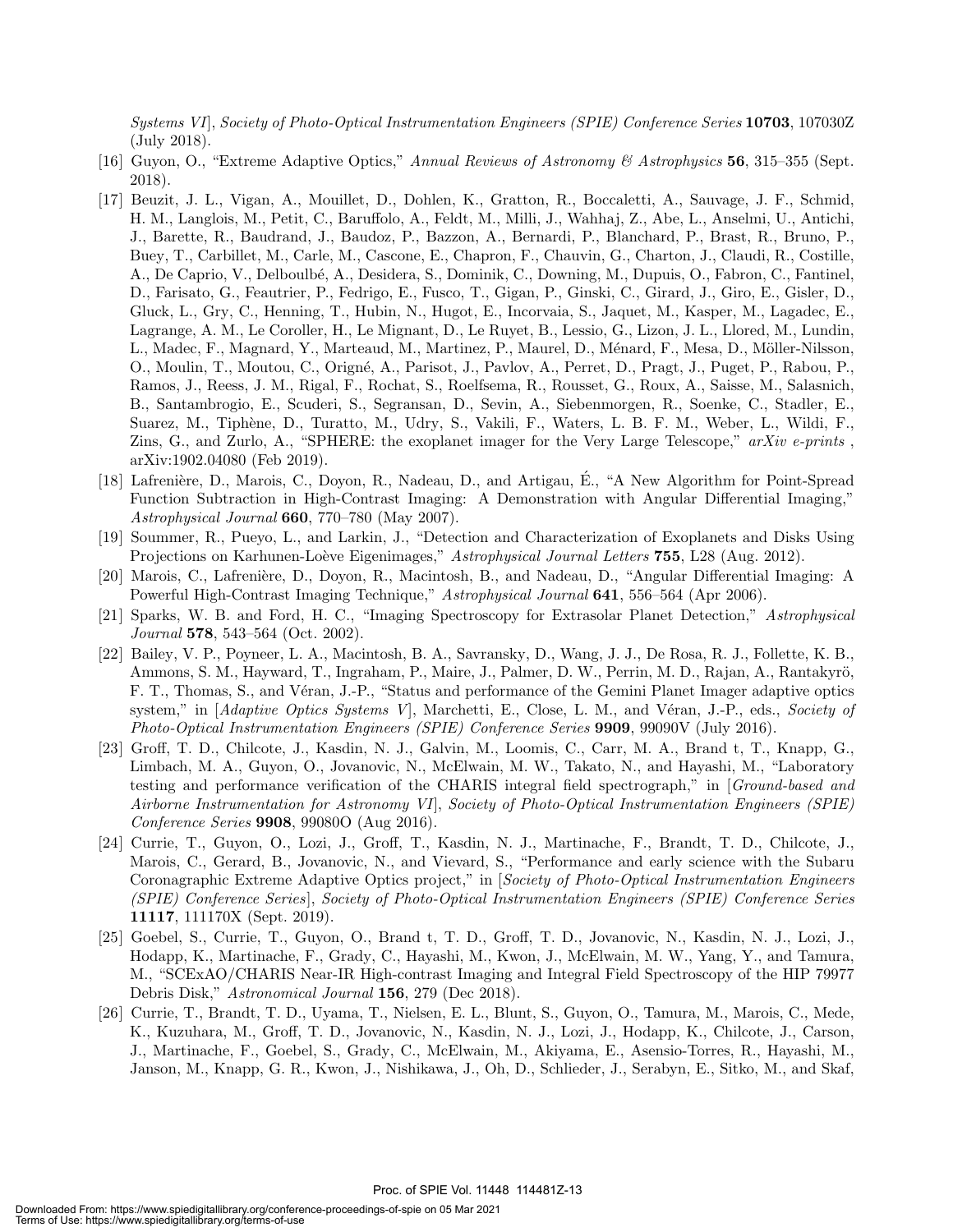N., "SCExAO/CHARIS Near-infrared Direct Imaging, Spectroscopy, and Forward-Modeling of  $\kappa$  And b: A Likely Young, Low-gravity Superjovian Companion," Astronomical Journal 156, 291 (Dec 2018).

- [27] Currie, T., Marois, C., Cieza, L., Mulders, G. D., Lawson, K., Caceres, C., Rodriguez-Ruiz, D., Wisniewski, J., Guyon, O., Brandt, T. D., Kasdin, N. J., Groff, T. D., Lozi, J., Chilcote, J., Hodapp, K., Jovanovic, N., Martinache, F., Skaf, N., Lyra, W., Tamura, M., Asensio-Torres, R., Dong, R., Grady, C., Gerard, B., Fukagawa, M., Hand, D., Hayashi, M., Henning, T., Kudo, T., Kuzuhara, M., Kwon, J., McElwain, M. W., and Uyama, T., "No Clear, Direct Evidence for Multiple Protoplanets Orbiting LkCa 15: LkCa 15 bcd are Likely Inner Disk Signals," Astrophysical Journal Letters 877, L3 (May 2019).
- [28] Currie, T., Brandt, T. D., Kuzuhara, M., Chilcote, J., Guyon, O., Marois, C., Groff, T., Lozi, J., Vievard, S., Sahoo, A., Deo, V., Jovanovic, N., Martinache, F., Wagner, K., Dupuy, T. J., Wahl, M., Letawsky, M., Li, Y., Zeng, Y., Brandt, G. M., Michalik, D., Grady, C., Janson, M., Knapp, G. R., Kwon, J., Lawson, K. D., McElwain, M., Uyama, T., Wisniewski, J. P., and Tamura, M., "SCExAO/CHARIS Direct Imaging Discovery of a 20 au Separation, Low-Mass Ratio Brown Dwarf Companion to an Accelerating Sun-like Star," arXiv e-prints , arXiv:2011.08855 (Nov. 2020).
- [29] Lawson, K., Currie, T., Wisniewski, J. P., Tamura, M., Schneider, G., Augereau, J.-C., Brandt, T. D., Guyon, O., Kasdin, N. J., Groff, T. D., Lozi, J., Chilcote, J., Hodapp, K., Jovanovic, N., Martinache, F., Skaf, N., Akiyama, E., Henning, T., Knapp, G. R., Kwon, J., Mayama, S., McElwain, M. W., Sitko, M. L., Asensio-Torres, R., Uyama, T., and Wagner, K., "SCExAO/CHARIS Near-infrared Integral Field Spectroscopy of the HD 15115 Debris Disk," Astronomical Journal 160, 163 (Oct. 2020).
- [30] Uyama, T., Currie, T., Christiaens, V., Bae, J., Muto, T., Takahashi, S. Z., Tazaki, R., Ygouf, M., Kasdin, J. N., Groff, T., Brandt, T. D., Chilcote, J., Hayashi, M., McElwain, M. W., Guyon, O., Lozi, J., Jovanovic, N., Martinache, F., Kudo, T., Tamura, M., Akiyama, E., Beichman, C. A., Grady, C. A., Knapp, G. R., Kwon, J., Sitko, M., Takami, M., Wagner, K. R., Wisniewski, J. P., and Yang, Y., "SCExAO/CHARIS Highcontrast Imaging of Spirals and Darkening Features in the HD 34700 A Protoplanetary Disk," Astrophysical Journal 900, 135 (Sept. 2020).
- [31] Norris, B. R. M., Tuthill, P., Jovanovic, N., Lozi, J., Guyon, O., Cvetojevic, N., and Martinache, F., "Diffraction-limited polarimetric imaging of protoplanetary disks and mass-loss shells with VAMPIRES," in [Advances in Optical Astronomical Instrumentation 2019], Society of Photo-Optical Instrumentation Engineers (SPIE) Conference Series 11203, 112030S (Jan. 2020).
- [32] Uyama, T., Norris, B., Jovanovic, N., Lozi, J., Tuthill, P., Guyon, O., Kudo, T., Hashimoto, J., Tamura, M., and Martinache, F., "High-contrast H $\alpha$  imaging with Subaru/SCExAO+VAMPIRES," arXiv e-prints, arXiv:2008.10780 (Aug. 2020).
- [33] Vievard, S., Huby, E., Cvetojevic, N., Lacour, S., Martin, G., Guyon, O., Lozi, J., Kotani, T., Jovanovic, N., Perrin, G. S., Marchis, F., Duchêne, G., Lapeyrère, V., Rouan, D., and Barjot, K., "FIRST, a Pupil-Remapping Fiber Interferometer at the Subaru Telescope," Society of Photo-Optical Instrumentation Engineers *(SPIE)* Conference Series **11446**, 1144654 (2020).
- [34] Martinod, M. A., Norris, B., Gross, S., Arriola, A., Gretzinger, T., Withford, M., Lagadec, T., and Tuthill, P., "Imaging exoplanets with nulling interferometry using integrated-photonics: the GLINT project," in [Advances in Optical Astronomical Instrumentation 2019], Society of Photo-Optical Instrumentation Engineers (SPIE) Conference Series 11203, 112030R (Jan. 2020).
- [35] Walter, A. B., Fruitwala, N., Steiger, S., Bailey, John I., I., Zobrist, N., Swimmer, N., Lipartito, I., Smith, J. P., Meeker, S. R., Bockstiegel, C., Coiffard, G., Dodkins, R., Szypryt, P., Davis, K. K., Daal, M., Bumble, B., Collura, G., Guyon, O., Lozi, J., Vievard, S., Jovanovic, N., Martinache, F., Currie, T., and Mazin, B. A., "The MKID Exoplanet Camera for Subaru SCExAO," Publications of the Astronomical Society of the Pacific 132, 125005 (Dec. 2020).
- [36] Kotani, T., Kawahara, H., Ishizuka, M., Jovanovic, N., Guyon, Olivier amd Vievard, S., Lozi, J., Sahoo, A., Yoneta, K., and Tamura, M., "The REACH project: Combining extremely high-contrast and high spectral resolution at the Subaru Telescope," Society of Photo-Optical Instrumentation Engineers (SPIE) Conference Series 11448, 11448–299 (2020).
- [37] Lozi, J., Guyon, O., Kudo, T., Zhang, J., Jovanovic, N., Norris, B., Martinod, M.-A., Groff, T. D. G., Chilcote, J., Tamura, M., Bos, S., Snik, F., Vievard, S., Sahoo, A. S., Martinache, F., and Kasdin, J., "New